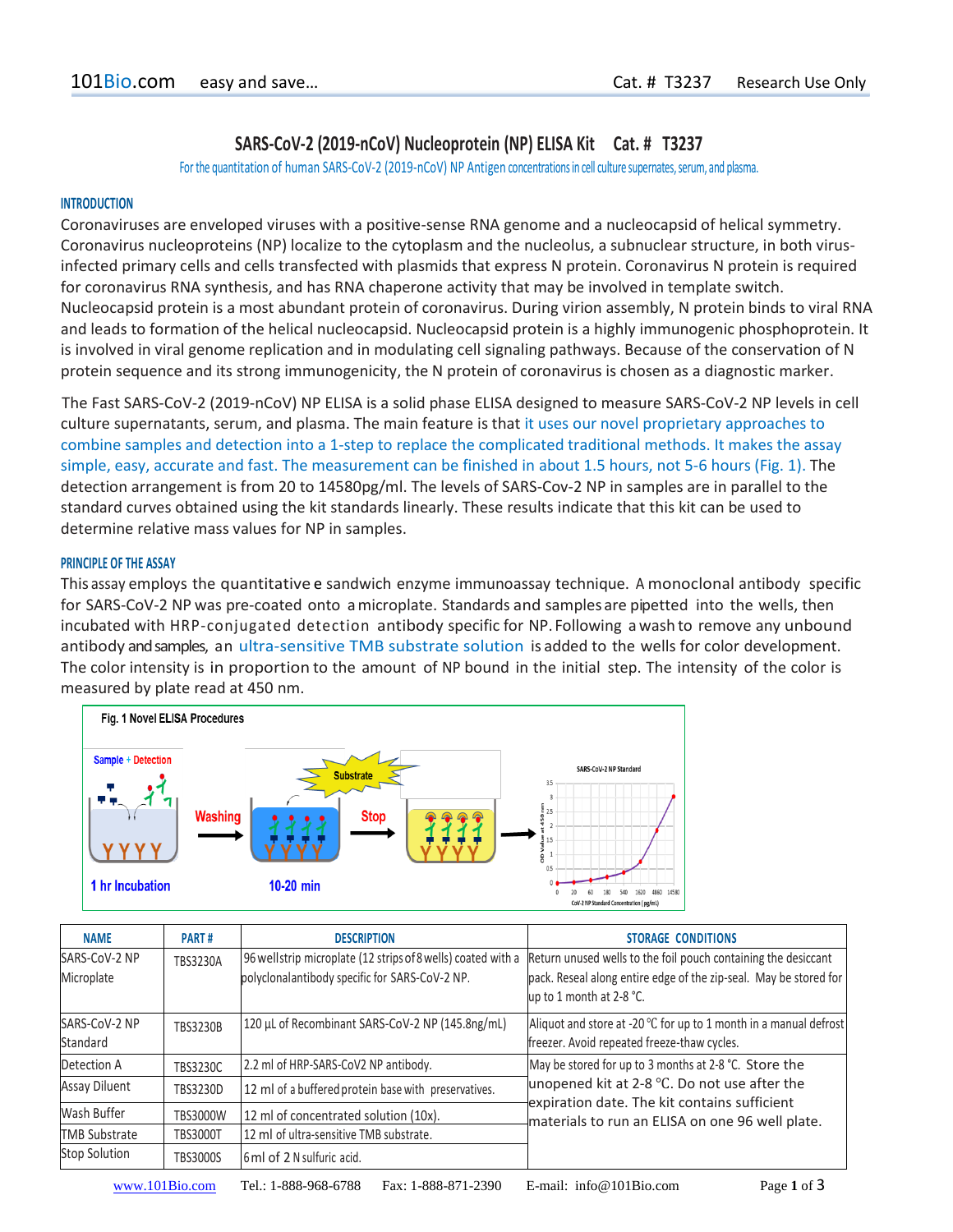### **PRECAUTIONS**

- 1. Please follow biosafety level 2 guidelines when handling virus samples before sample lysis buffer treatment.
- 2. The Stop Solution provided with this kit is an acid solution. Take care when using the reagent to avoid the risk.
- 3. Handle and discard all biological materials as potentially hazardous things by following local laws and regulations.
- 4. Personal protective items such as lab coats, gloves, surgical masks and goggles are necessary for safety reasons.

### **REAGENT PREPARATION**

### **Bring all reagentstothe room temperature before use.**

**Wash Buffer:** Add 10 mL ofWash Buffer Concentrate (10x) to 90 mL of deionized distilled water to prepare 100 mL ofWash Buffer (*If crystalshave formed in theconcentrate, warmto roomtemperature andmix gentlyuntil the crystalshave completely dissolved.*).

### **SARS-CoV-2 NP Standard Preparation:**

- **1.** Label test tubes as #1 through #8. Pipet 540 µL of 1x Assay Diluent into tube #1, and 200 µL into tubes #2 to #8 **as diagram below (Fig. 2).**
- **2.** Add 60 µL of the SARS-CoV-2 NP Standard stock solution (145.8ng/mL) by dilution of 10 times to tube #1 and mix completely.
- **3.** Take 200 µL of the SARS-CoV-2 NP standard from tube #1 to tube #2 and mix completely. Repeat 3 x serial dilutions for tubes #3 through #7. The standard concentration in tube 1 through 7 will be 4860, 1,620, 540, 180, 60, 20 and 6.67pg/mL. Tube# 8 is Standard 0.



Fig. 2 Diagram for SARS-CoV2\_NP Standard Preparation

## **ASSAY PROCEDURE**

# **Bring all reagents and samples to room temperature before use. It isrecommended that all standards, controls, and samples be assayed in duplicate.**

- 1. Add 80µL of standard, sample, or control per well.
- 2. Add 20 µL of **Detection A** to the above standard and sample of each well, thoroughly mix. Coverwith the adhesive sealer. Incubate at **RT for 1 hour.**
- 3. Aspirate each well, and wash for 3 times by filling each well with 300 µL Wash Buffer(*Complete removal of liquid at each step is essentialto good performance*). After the last wash, remove any remaining Wash Buffer by aspirating or decanting. Invert the plate and blot it against clean paper towels.
- 4. Add 100µl **TMB Substrate**to each well. Incubate **at RT for 10-20 min.** (*Protect from light*). It becomes blue.
- 5. Add 50µl of **Stop Solution** to each well. Thecolor in the well should change from blue to yellow (gently tap the plate to ensure thorough mixing).